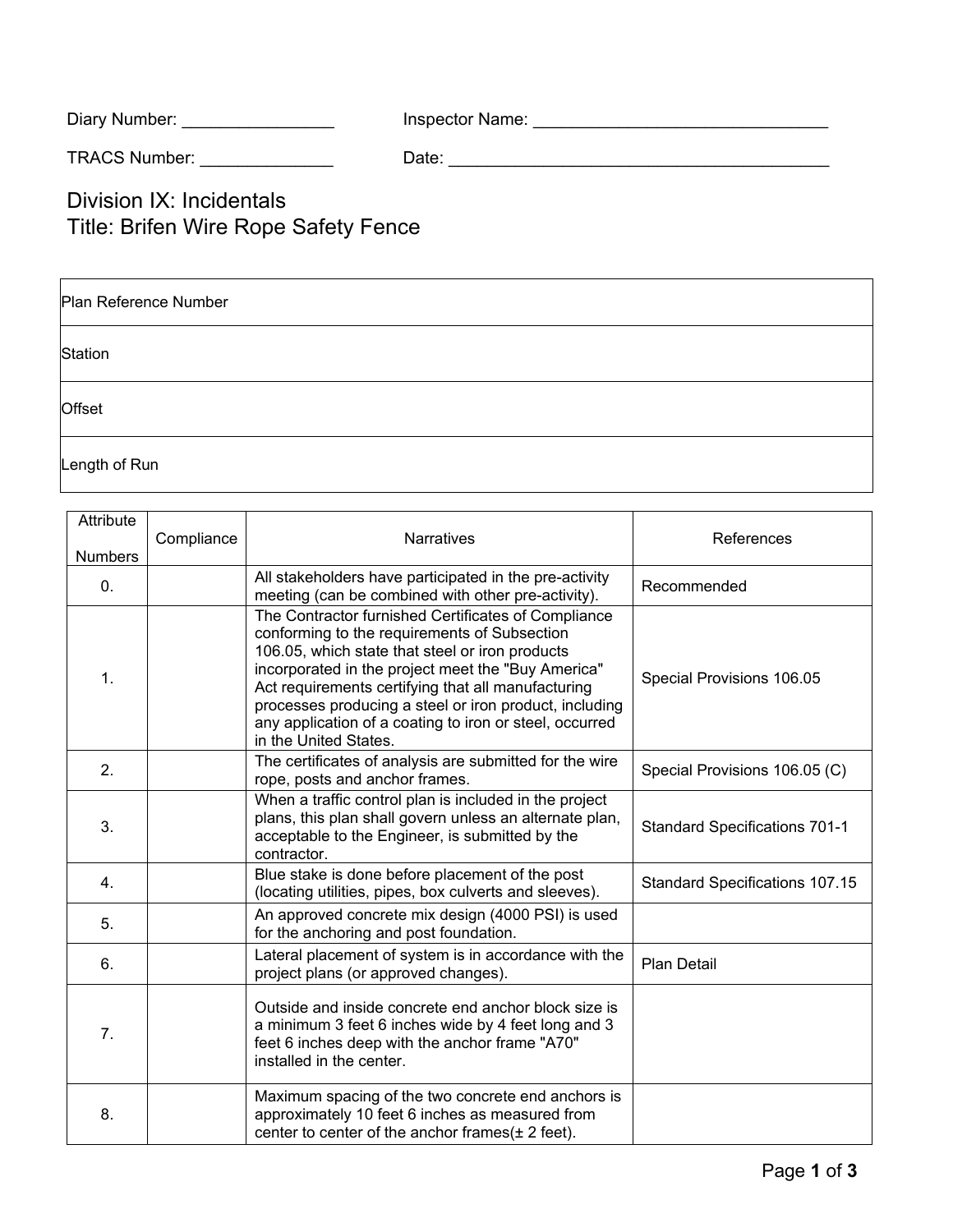| 9.  | Bottom of channel flows away from the anchor frame<br>"A70" and allows the water to run out to the rear of<br>the block.                                                        |  |
|-----|---------------------------------------------------------------------------------------------------------------------------------------------------------------------------------|--|
| 10. | Safety check rope "A64" is installed at the ends to the<br>anchor frame "A70".                                                                                                  |  |
| 11. | Anchor pad dome is slightly higher than the anchor<br>frame "A70".                                                                                                              |  |
| 12. | A 1/8 inch thick HDPE washer (A73), 4 inches by 4<br>inches by $\frac{3}{4}$ inch steel washer (A72) and mechanical<br>fitting (A71) is used at the anchor connection.          |  |
| 13. | Outer deflection post is a maximum of 21.0 feet from<br>the center of the inside anchor.                                                                                        |  |
| 14. | Inner deflection post has a bottom metal inverted<br>deflection hook.                                                                                                           |  |
| 15. | Inner deflection post is a maximum of 10 feet 6<br>inches from the outer deflection post $(\pm 1$ foot).                                                                        |  |
| 16. | Socketed line post foundation is a minimum of 14<br>inches in diameter by 36 inches in depth.                                                                                   |  |
| 17. | Post foundation spacing is a maximum of 10 feet 6<br>inches $(\pm 6$ inches) or as shown on plans (may be<br>adjusted closer to avoid obstacles in conflict with line<br>post). |  |
| 18. | Correct "Left" or "right" socket posts are installed<br>(radiused edge of posts are on the approach side of<br>near traffic).                                                   |  |
| 19. | Three locating pegs are installed on each post (pegs<br>are for installation purposes only).                                                                                    |  |
| 20. | Post foundation has the socket (A40) installed<br>centered and plumb.                                                                                                           |  |
| 21. | An eight inch diameter #3 deformed reinforcing ring is<br>placed in the socketed concrete foundation.                                                                           |  |
| 22. | Excluder is pushed down tight against top of socket.                                                                                                                            |  |
| 23. | Post foundation concrete is slightly domed at the top<br>to minimize drainage into the socket.                                                                                  |  |
| 24. | Rigging screws are staggered, no more than two are<br>located between the same two line posts.                                                                                  |  |
| 25. | There are no rigging screws between the anchor and<br>outer deflection posts.                                                                                                   |  |
| 26. | Top rope "A" starts and ends on the outer anchor pad<br>and runs thru the slot at the top of the post.                                                                          |  |
| 27. | Upper Mid-rope "B" starts and ends on the outer<br>anchor pad and weaves thru the posts.                                                                                        |  |
| 28. | Lower Mid-rope "C" starts and ends on the inner<br>anchor and weaves through the posts.                                                                                         |  |
| 29. | Bottom Rope "D" starts and ends on the inner anchor<br>pad and weaves through the posts.                                                                                        |  |
| 30. | Top rope "A" is 28-3/8 inches from the rope to the<br>ground $(\pm 1/2$ inches).                                                                                                |  |
| 31. | Mid ropes "B & C" are 26-9/16 inches from the ropes<br>to the ground $(\pm 1/2$ inches).                                                                                        |  |
| 32. | Bottom rope "D" is 20-1/16 inches from the rope to<br>the ground $(\pm 1/2$ inch).                                                                                              |  |
| 33. | Post caps are installed on all posts.                                                                                                                                           |  |